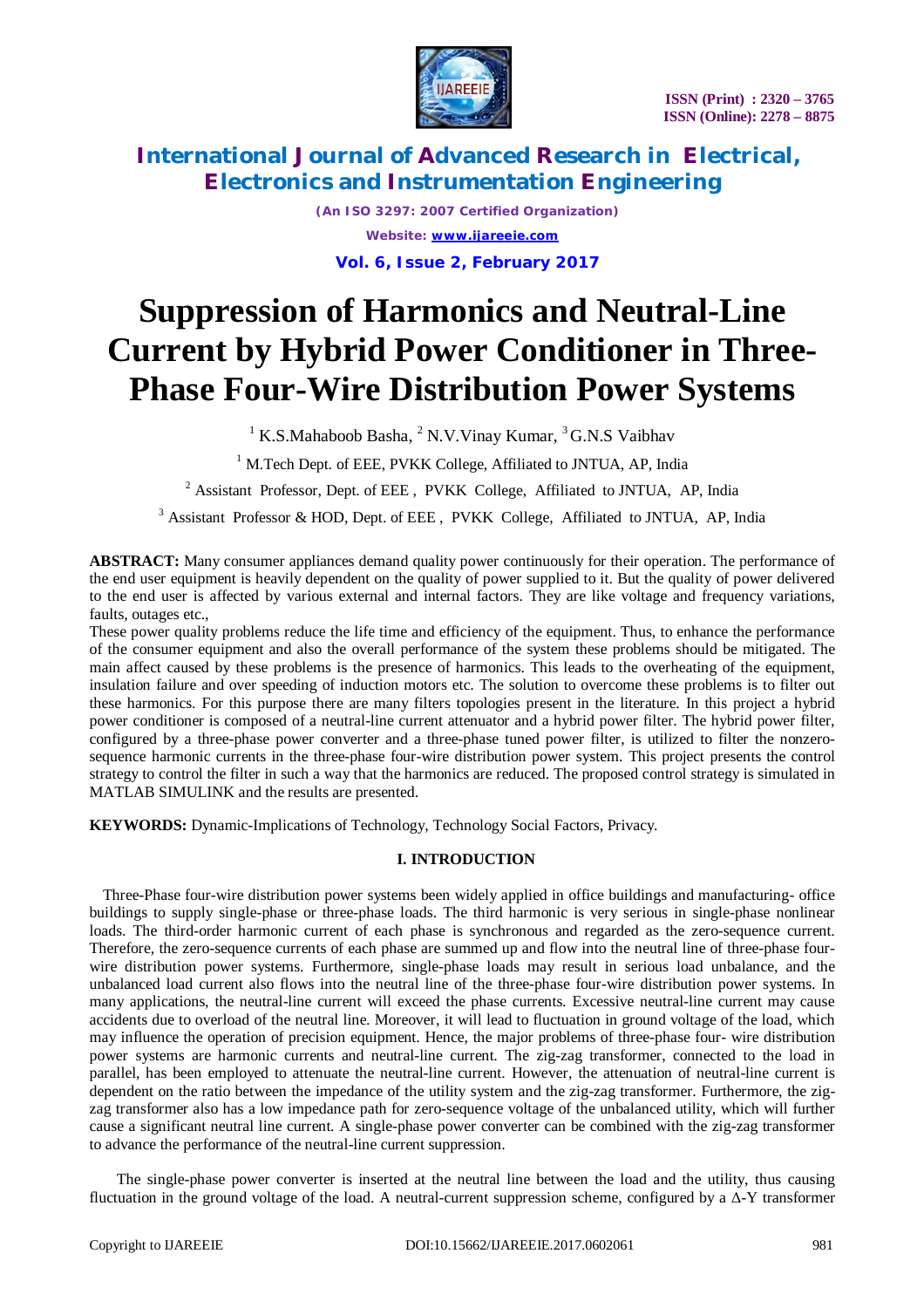

*(An ISO 3297: 2007 Certified Organization)*

*Website: [www.ijareeie.com](http://www.ijareeie.com)*

### **Vol. 6, Issue 2, February 2017**

and a single-phase power converter connected in series, is connected to the load in parallel to suppress the neutral- line current. The neutral line of the load is directly connected to that of the utility, and the fluctuation in ground voltage of the load can thus be avoided. A series of active power filters connected to the neutral line between the utility and the load can suppress the neutral-line current, thus eliminating the need of the transformer for a zero current path. However, there is fluctuation in ground voltage of the load because the neutral lines of the load and utility are separated. Conventionally, passive power filters have been employed to solve the problems of harmonic currents and neutral-line current in three-phase four-wire distribution power systems. Although passive power filters have the advantage of low hardware cost, their performance is often significantly affected by the system impedance. Furthermore, salient problems, including large volume, parallel resonance, and series resonance may further offset the benefits of this method. With advances in power semiconductor technology, power-electronic- based active power equipment is gradually replacing or sharing the role of passive power equipment.

Active power filters have been proposed for suppressing the harmonic currents in single-phase and three-phase three-wire distribution power systems. The three-phase four-wire active power filter can further suppress the neutralline current in three-phase four-wire distribution power systems. Although active power filters can solve the majority of problems of three-phase four-wire distribution power systems, the capacity of the power converter must be larger than the product of the utility voltage and the current including the fundamental reactive current and the harmonic current of the load. Therefore, the capacity and manufacturing cost of this type of power converter is very high, thus limiting wide application of active power filters. Moreover, the switching power loss of the power converter due to high voltage and high current switching is significant. Hybrid power conditioners have been developed to solve the problems of passive and active power conditioners. A hybrid power filter consists of a passive power filter and a power converter. In operation, the passive power filter can reduce the capacity of the power converter while the power converter is employed to improve the filter characteristics of the passive power filter. Hybrid power filters can be divided into series-linked type and shunt type. In hybrid power filters of the series-linked type, the power converter is conne ted between the utility and the load through a linked transformer, and the passive power filter is parallel to the load.

The voltage drop on the power converter is low in order to reduce the dc bus voltage. However, the current of the power converter, including the fundamental current of the load and the fundamental reactive current of the passive power filter, is still large. In hybrid power filters of the shunt type, the power converter is connected to the passive power filter in series and then connected to the load in parallel. The major part of the utility voltage will drop on the passive power filter. In this way, the dc bus voltage and voltage rating of the power converter can be significantly reduced. However, the current of the power converter, including the harmonic currents of the load and the fundamental reactive current of the passive power filter, is not diminished. Although the shunt-type hybrid power filter can be applied to improve problems of the neutral-line current in three-phase four-line distribution power systems, it cannot attenuate the fundamental component of neutral-line current caused by the unbalanced load. In addition, the current of the power converter is not diminished yet. A new hybrid power conditioner for solving the problems of harmonic currents and neutral-line current in three-phase fourwire distribution power systems is proposed in this paper. This hybrid power conditioner is configured by a neutral-line current attenuator and a hybrid power filter. The hybrid power filter, configured by a three-phase power converter and a three phase tuned power filter, is utilized to filter the nonzerosequence harmonic currents in the three-phase four-wire distribution power system.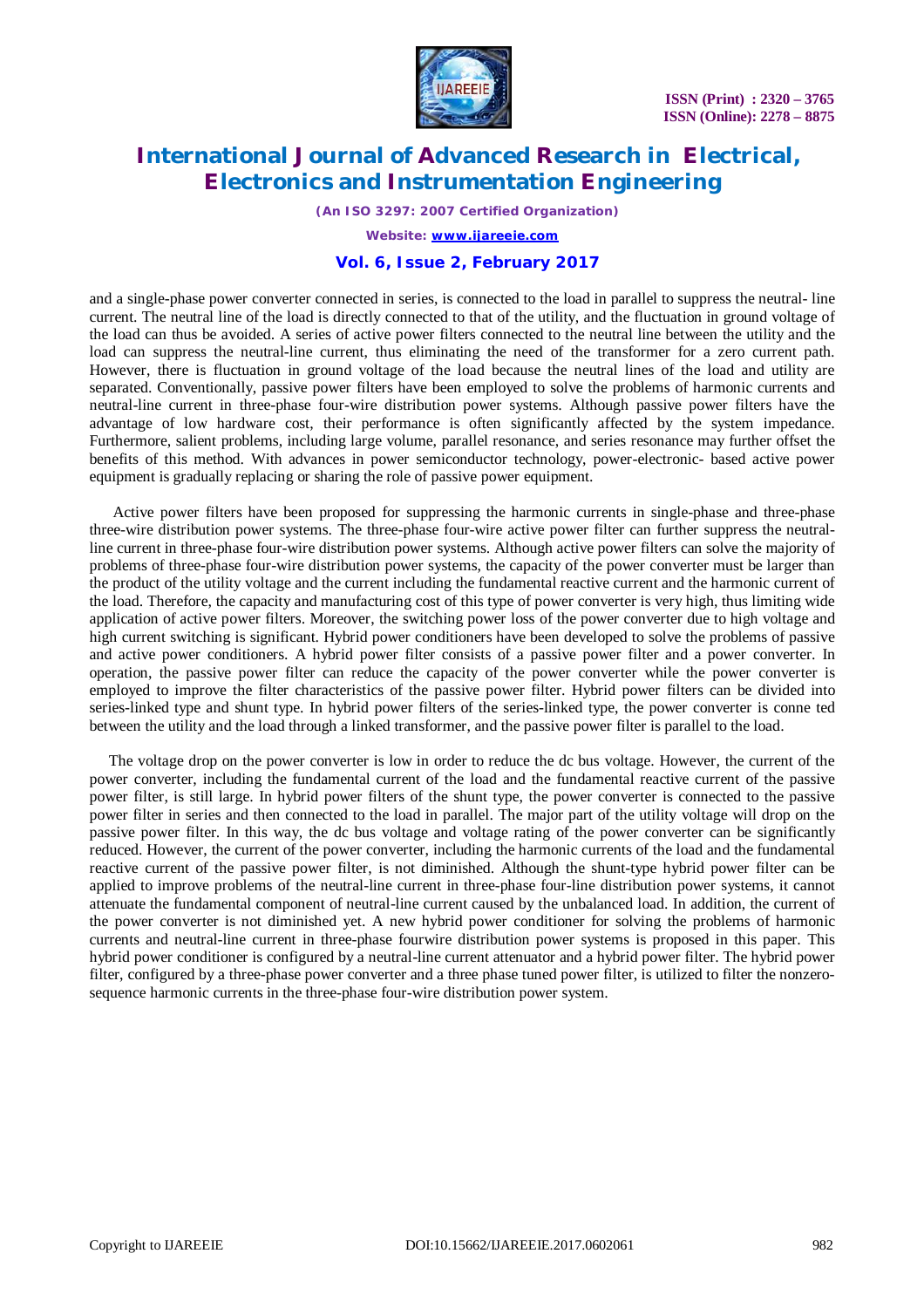

*(An ISO 3297: 2007 Certified Organization)*

*Website: [www.ijareeie.com](http://www.ijareeie.com)*

### **Vol. 6, Issue 2, February 2017**

The neutral-line current suppressor is connected between the power capacitors of the three-phase tuned power filter and the neutral line to attenuate the neutral-line current in the three-phase four-wire distribution power system. The proposed hybrid power conditioner can effectively reduce the power rating of passive and active elements. A hardware prototype is developed to verify the performance of the proposed hybrid power conditioner.



**Fig.1. Configuration of the conventional shunt-type hybrid power filter.**





#### **II. THREE-PHASE FOUR-WIRE HYBRID POWER FILTER**

Fig. 1 shows the configuration of a conventional shunt-type hybrid power filter applied to the three-phase four-wire distribution power system. In the conventional shunt-type hybrid power filter, the power converter is connected to the passive power filter in series and then connected to the load in parallel. The power converter can be configured by a four-arm bridge structure or a three-arm bridge structure with a split-capacitor arm. The passive power filter is configured by three-phase tuned power filters with an inductor and a capacitor connected in series in each phase, and their tuned frequency is the dominant harmonic frequency of the load. The tuned frequency of the tuned power filters is designed at the third harmonic frequency in the application of three-phase four-wire distribution power systems.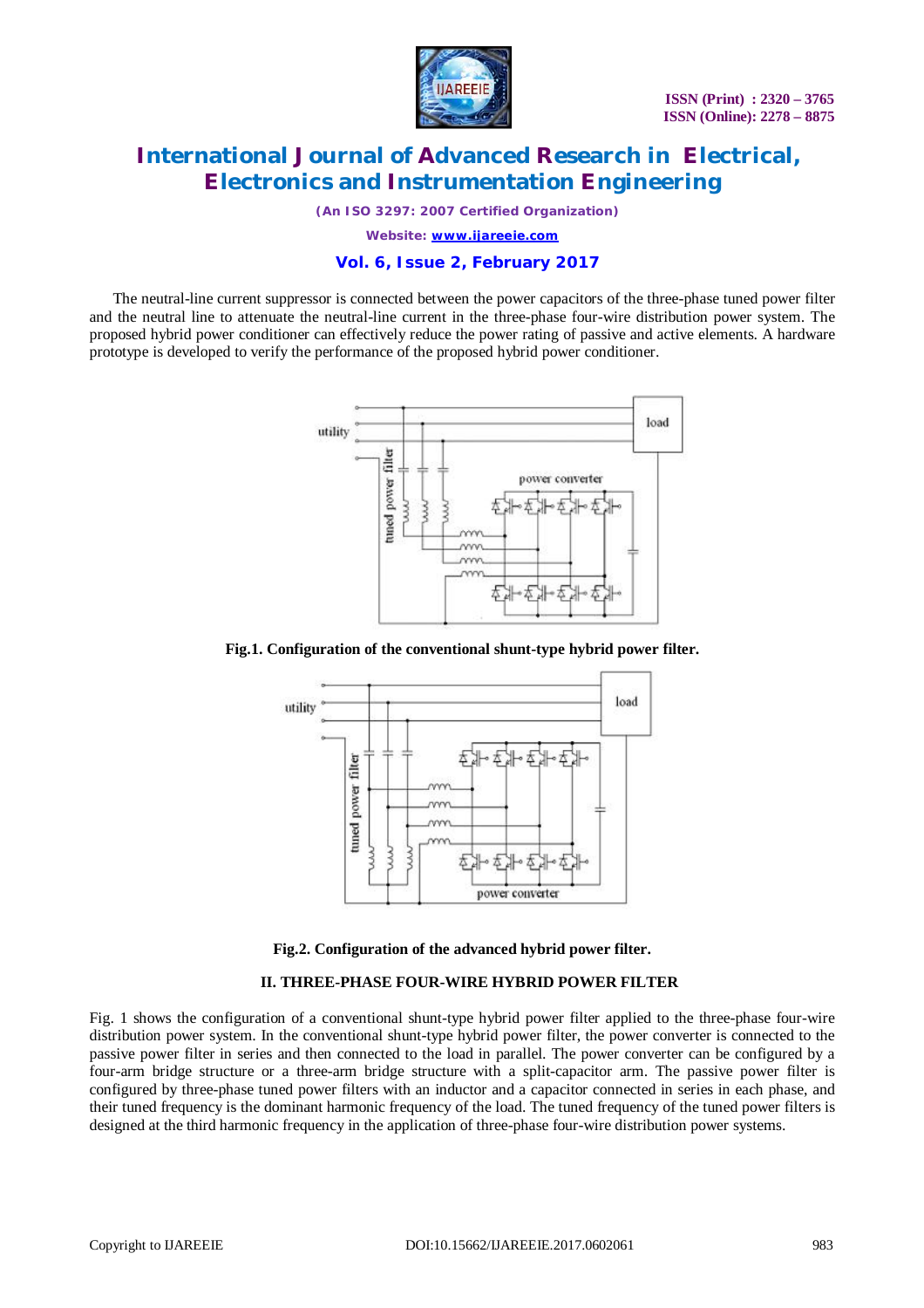

*(An ISO 3297: 2007 Certified Organization)*

*Website: [www.ijareeie.com](http://www.ijareeie.com)*

### **Vol. 6, Issue 2, February 2017**

As seen in Fig.1, the major part of the utility voltage will drop on the passive power filter. In this way, the dc bus voltage and voltage rating of the power converter can be significantly reduced. However, the current of the power converter, including the harmonic currents of the load and the fundamental reactive current of the passive power filter, is not diminished. An advanced hybrid power filter, shown in Fig. 2, is proposed to further reduce the power rating of the power converter. As seen in Fig. 2, the power converter is connected to the inductors of the three-phase tuned power filter in parallel. Since the power converter is parallel to the inductors of the tuned power filters, the major fundamental reactive current of the three-phase tuned power filter and the dominant harmonic current of the load will flow through the inductors of the three-phase tuned power filter by proper control of the power converter, thus decreasing the current flowing through the power converter.



**Fig.3. System configuration of the proposed hybrid power conditioner.**

The major role of the conventional shunt-type hybrid power filter applied to the three-phase four-wire distribution power system is to filter harmonic currents of the load. If the three phase loads are unbalanced, the neutral-line current of the load contains a fundamental component. The conventional shunt type hybrid power filter cannot respond to this fundamental component of the neutral-line current. Therefore, it cannot effectively suppress the neutral-line current under the unbalanced load.

#### **III. SYSTEM CONFIGURATION OF THE NEW HYBRID POWER CONDITIONER**

Fig3 shows the system configuration of the proposed hybrid power conditioner. In comparison with the conventional hybrid power filter, a neutral-line current attenuator is integrated into the hybrid power filter in the proposed hybrid power conditioner. The integrated neutral-line current attenuator can advance the filter performance of the hybrid power filter under the unbalanced load. Hence, the proposed hybrid power conditioner can simultaneously and effectively solve the problems of harmonic currents and neutral-line current in three-phase four-wire distribution power systems. To further reduce the power rating of the power converter, the advanced hybrid power filter is used with the three-phase power converter connected to the inductors of the three-phase tuned power filter in parallel. By incorporating the neutral- line current attenuator, the hybrid power filter is utilized to suppress only the nonzerosequence harmonic currents in three-phase fourwire distribution power systems. Hence, the three-phase power converter is configured by a three-arm bridge structure and the tuned frequency of three-phase tuned power filter is set at the fifth harmonic frequency. With an increase in tuned frequency of the tuned power filters, the inductance of inductors can be reduced.

**(**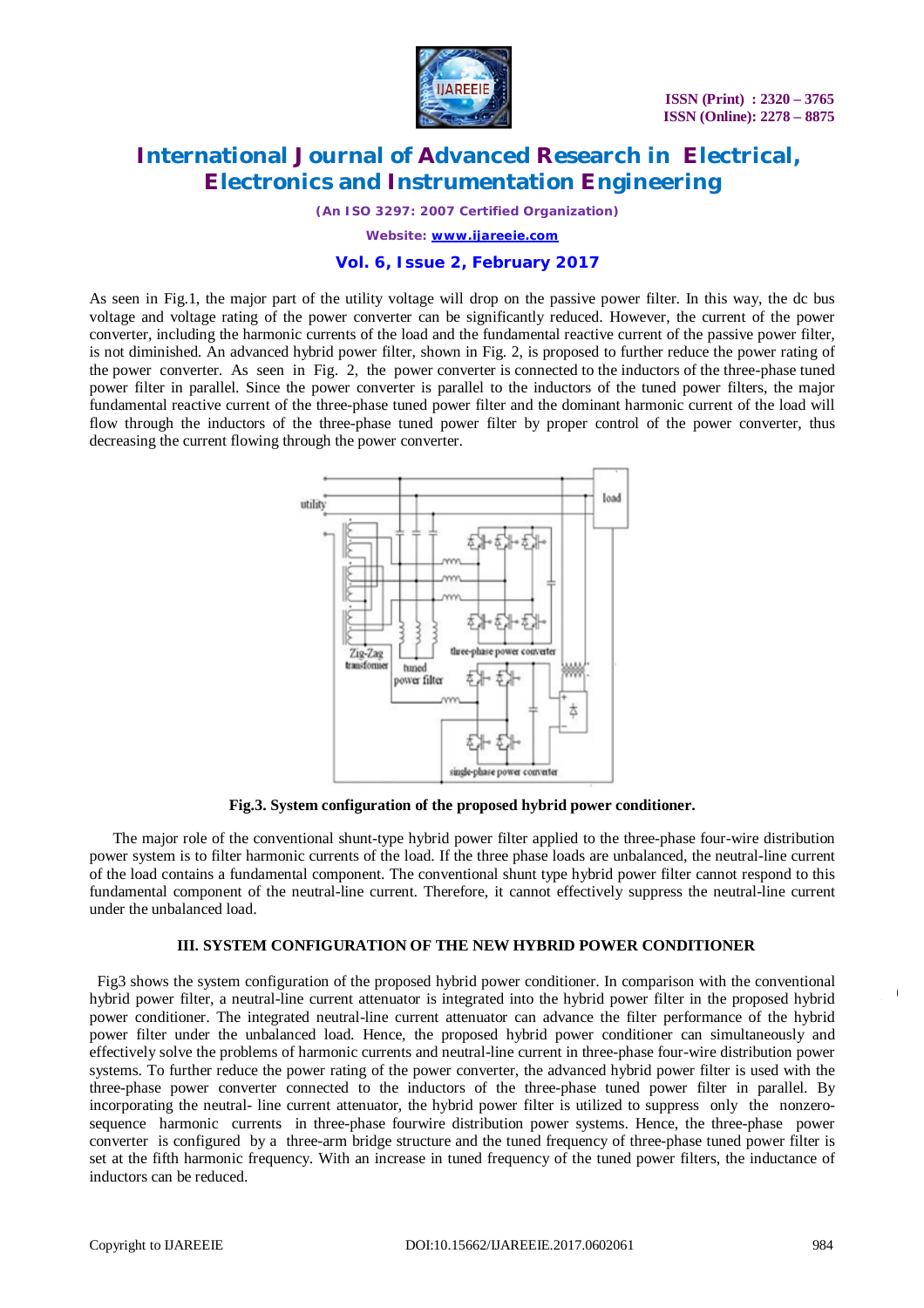

*(An ISO 3297: 2007 Certified Organization)*

*Website: [www.ijareeie.com](http://www.ijareeie.com)*

### **Vol. 6, Issue 2, February 2017**

### **IV. CONTROL PRINCIPLE**

Current-mode control is adopted to control the three-phase power converter of the hybrid power filter. The output currents of the three-phase power converter are controlled to be harmonics, and the second term is for regulating the dc bus voltage of three-phase power converter. Since the three-phase power converter is parallel to the inductors of the three-phase tuned power filter and its output currents are controlled. The major fundamental reactive currents of the tuned power filters and the dominant harmonic currents of the load will flow through the inductors of the tuned power filters. Therefore, the currents flowing through the three-phase power converter can be effectively decreased.

The single-phase power converter of the neutral-line current attenuator is controlled by the general pulse width modulation(PWM).

#### **V. CONTROL BLOCK DIAGRAM**



#### **Fig. 4 shows the simulation diagram the hybrid power conditioner under the unbalanced three phase load**.

The three-phase power converter adopts the current-mode control. The current references should be calculated first. The current references should be equal, and they contain a fundamental signal and a harmonic signal. The detected three-phase utility currents are sent to the band stop filters to extract their harmonic components. The outputs of the band stop filters are sent to the amplifier with gain , and the harmonic signals of the current references are then obtained. The detected dc bus voltage of the three-phase power converter is compared with the setting voltage, and the compared result is sent to a proportional-integral (PI) controller. The output of the PI controller is . Both the outputs of the PI controller and the detected three-phase utility voltages are sent to the multipliers so that the fundamental signals of the current references are obtained. The current references are obtained by summing up the harmonic signals and the fundamental signals.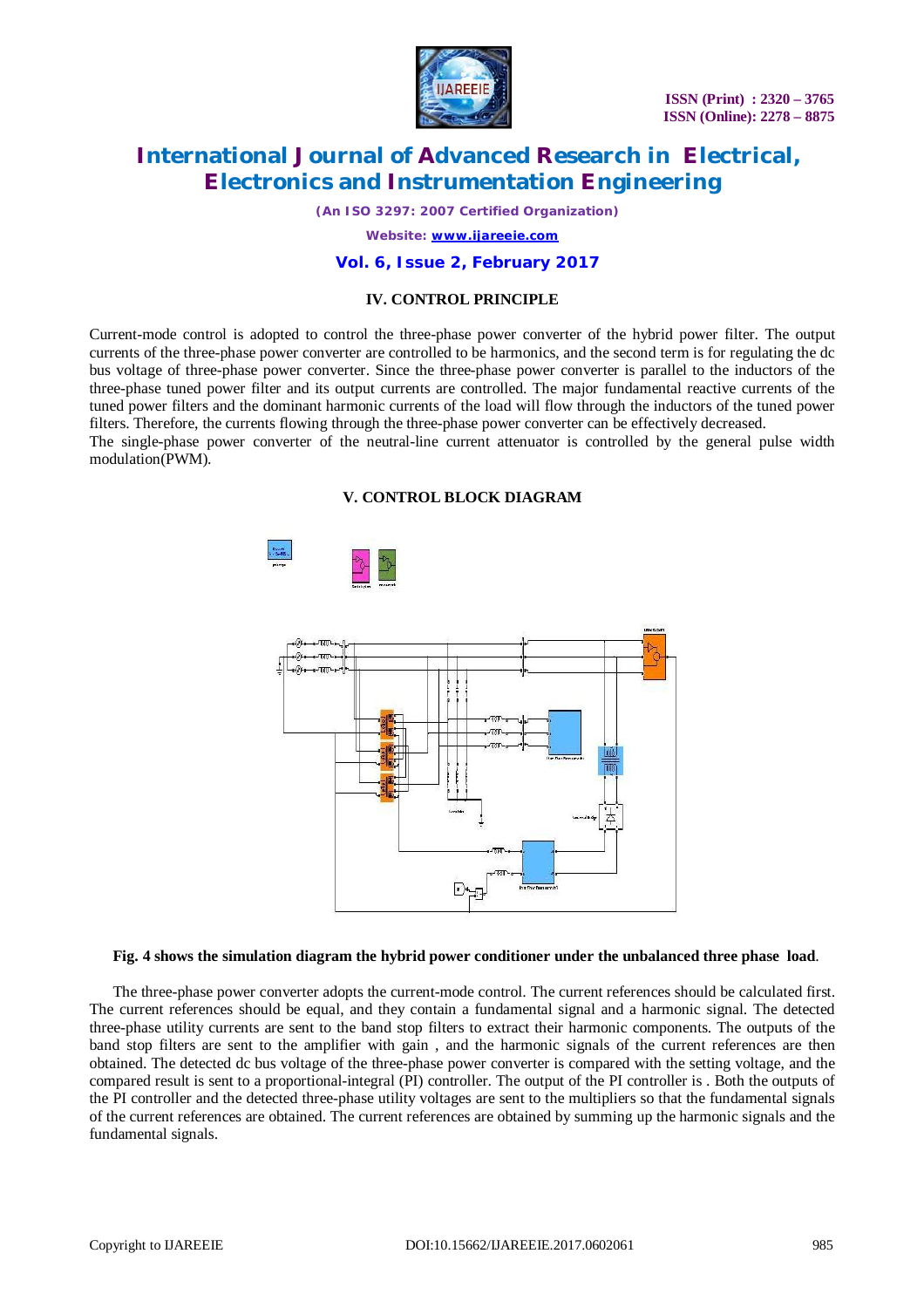**ISSN (Print) : 2320 – 3765 ISSN (Online): 2278 – 8875**



# **International Journal of Advanced Research in Electrical, Electronics and Instrumentation Engineering**

*(An ISO 3297: 2007 Certified Organization)*

*Website: [www.ijareeie.com](http://www.ijareeie.com)*

### **Vol. 6, Issue 2, February 2017**

# **VI. SIMULATION RESULTS**



**Fig 5. Simulation results of the hybrid power conditioner under the balanced three-phase load: (a) phase a utility current, (b) phase c utility current, (c) phase b utility current, and (d) neutral line current of the utility.**



**Fig 6. Simulation results of the three-phase four-wire hybrid power conditioner under the transient of applying the netral-line current attenuator: (a) phase a utility voltage, (b) phase a utility current, (c) phase a load current, and (d) neutral line current of the utility.**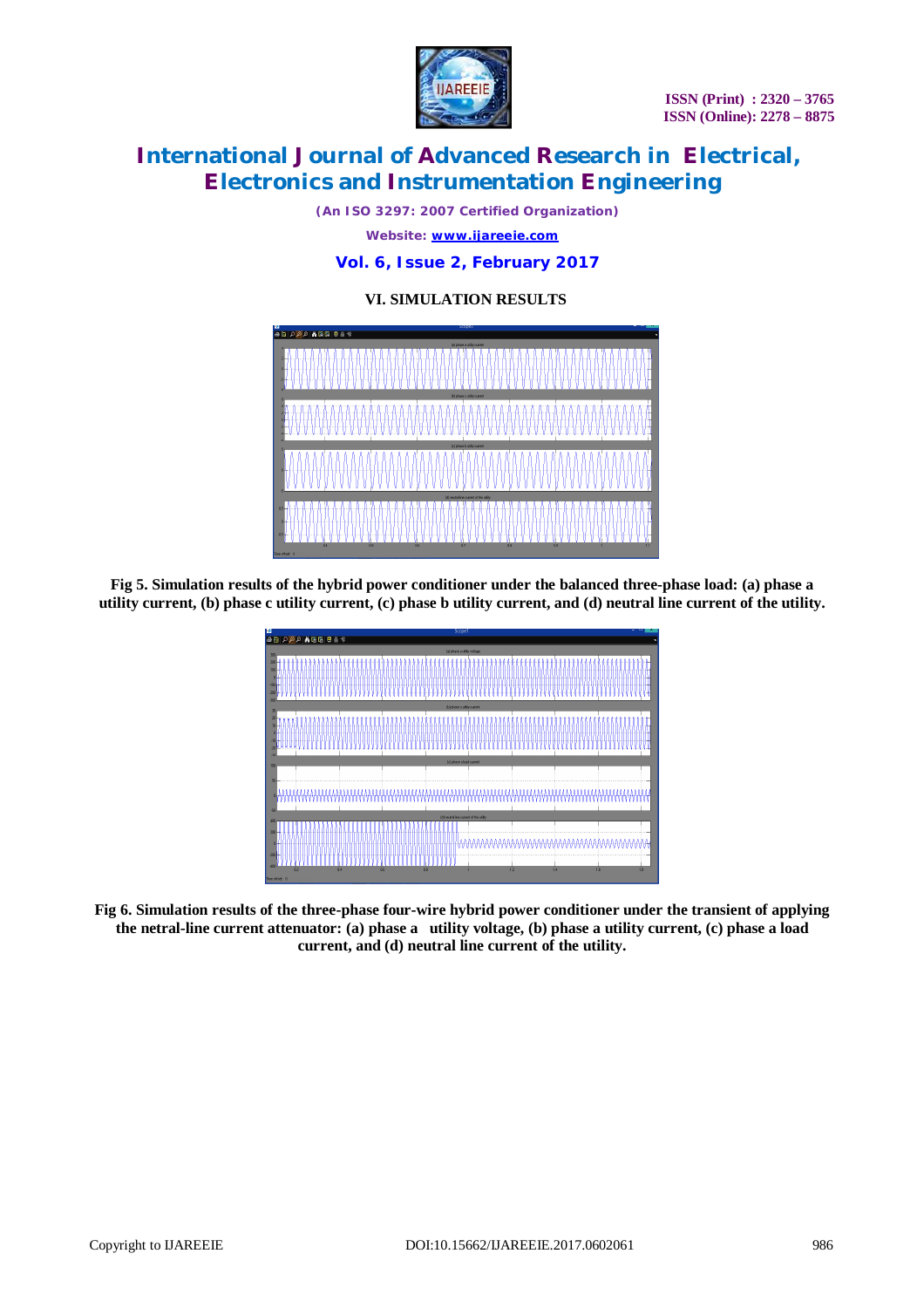

*(An ISO 3297: 2007 Certified Organization)*

*Website: [www.ijareeie.com](http://www.ijareeie.com)*

## **Vol. 6, Issue 2, February 2017**



**Fig 7. Simulation results of the hybrid power conditioner under the transient of increasing load: (a) phase a utility voltage, (b) phase a utility current, (c) phase a load current, and (d) neutral line current of the utility.**



#### **Fig 8. THD- hybrid power conditioner by pi controller under the transient of increasing load.**

#### **Extension Results**

In the Extension Total harmonic Distortions are reduced as shown in fig12



**Fig 9. Simulation results of the hybrid power conditioner ny Fuzzy logic controller under the transient of increasing load: (a) phase a utility voltage, (b) phase a utility current, (c) phase a load current, and (d) neutral line current of the utility.**